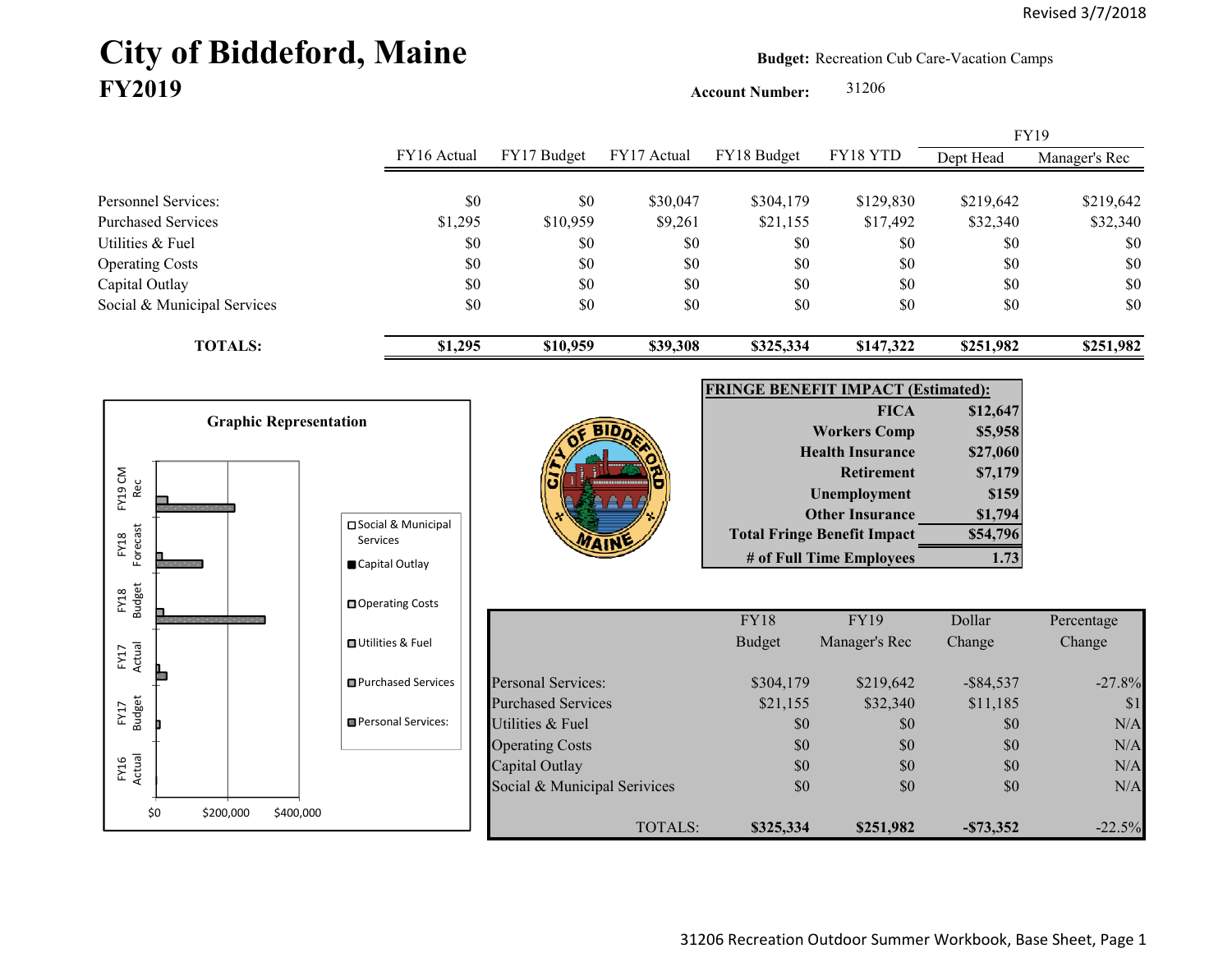#### Personnel Services

| Account                     |                                   | <b>FY16</b> | <b>FY17</b>   | <b>FY17</b> | <b>FY18</b>   | <b>FY18</b>         | FY19        |           |
|-----------------------------|-----------------------------------|-------------|---------------|-------------|---------------|---------------------|-------------|-----------|
| Number                      | Description                       | Actual      | <b>Budget</b> | Actual      | <b>Budget</b> | YTD 02/28/18        | Dept Head   | Mgr's Rec |
|                             |                                   |             |               |             |               |                     |             |           |
|                             | 60105 F-T Employee Wage Exp       | \$0         | \$0           | \$6,500     | \$39,735      | \$27,797            | \$72,618    | \$72,618  |
|                             | 60106 P-T Employee Wage Exp       | \$0         | \$0           | \$11,227    | \$47,328      | \$36,361            | \$0         | \$0       |
|                             | 60107 Temp/Seasonal Emp Wage Ex   | \$0         | \$0           | \$5,633     | \$162,233     | \$41,016            | \$90,535    | \$90,535  |
|                             | 60111 Overtime Wage Expense       | \$0         | \$0           | \$873       | \$2,000       | \$4,024             | \$3,000     | \$3,000   |
|                             | 60201 FICA/Medicare-ER Share Exp  | \$0         | \$0           | \$1,784     | \$18,901      | \$6,753             | \$12,647    | \$12,647  |
|                             | 60202 MPERS-Employer Share Exp    | \$0         | \$0           | \$690       | \$4,007       | \$2,910             | \$7,179     | \$7,179   |
|                             | 60210 HPHC Ins Employer Share Ex  | \$0         | \$0           | \$3,184     | \$20,803      | \$10,521            | \$25,912    | \$25,912  |
|                             | 60212 S-T Disability ER Share Exp | \$0         | \$0           | \$34        | \$81          | \$105               | \$234       | \$234     |
| 60216 Delta Dental ER Share |                                   | \$0         | \$0           | \$0         | \$0           | \$0                 | \$0         | \$0       |
|                             | 60217 RHSA Plan ER Share          | \$0         | \$0           | \$123       | \$780         | \$342               | \$1,560     | \$1,560   |
|                             | 60370 Workers Comp Insurance Exp  | \$0         | \$0           | \$0         | \$8,311       | \$0                 | \$5,958     | \$5,958   |
| Totals                      |                                   | $\$0$       | \$0           | \$30,047    | \$304,179     | \$129,830           | \$219,642   | \$219,642 |
| <b>Purchased Services</b>   |                                   |             |               |             |               |                     |             |           |
| Account                     |                                   | FY16        | <b>FY17</b>   | <b>FY17</b> | <b>FY18</b>   | <b>FY18</b>         | <b>FY19</b> |           |
| Number                      | Description                       | Actual      | <b>Budget</b> | Actual      |               | Budget YTD 02/28/18 | Dept Head   | Mgr's Rec |
|                             | 60365 Recreation Programs Expense | \$1,295     | \$10,959      | \$9,261     | \$21,155      | \$17,492            | \$32,340    | \$32,340  |
| Totals                      |                                   | \$1,295     | \$10,959      | \$9,261     | \$21,155      | \$17,492            | \$32,340    | \$32,340  |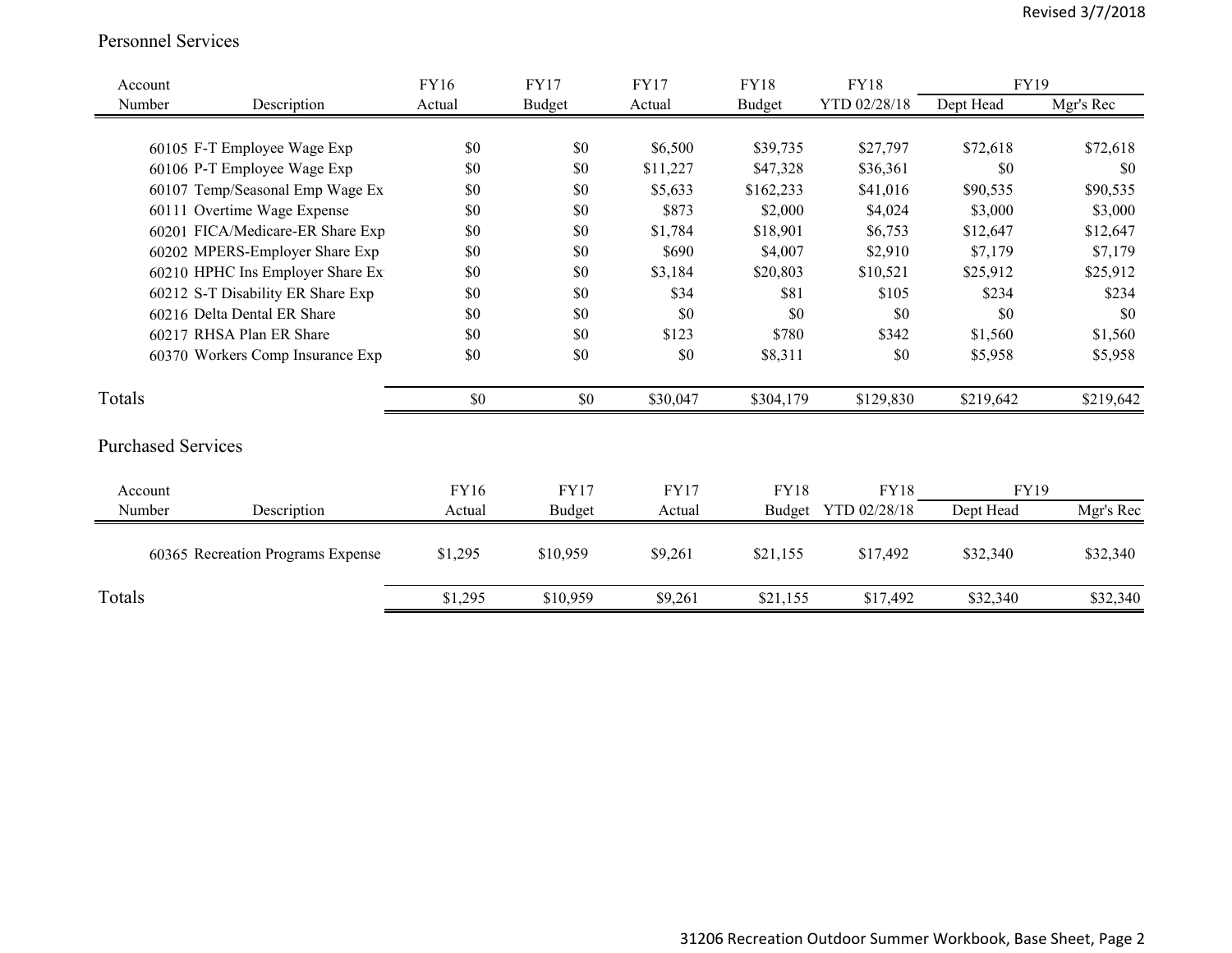#### DEPARTMENT PERSONAL SERVICES BUDGET WORKSHEET Fiscal Year 2019 BUDGET

#### DEPARTMENT:

 31206Recreation Cub Care-Vacation Camps

|                               |       |                          | <b>YEAREND</b> |            |                     |                |                    |
|-------------------------------|-------|--------------------------|----------------|------------|---------------------|----------------|--------------------|
|                               |       |                          | ANNUALIZED     |            | <b>CITY MANAGER</b> | <b>COUNCIL</b> |                    |
| <b>CLASSIFICATION</b>         | EMP#  | <b>FTE</b>               | <b>TOTAL</b>   | REQUESTED  | RECOMMEND.          | APPROP.        | <b>LAST NAME</b>   |
| YOUTH & FAMILY SERVICE COORD. | 10719 | 1.00                     | 42,764.80      | 42,929.28  | 42,929.28           |                | <b>DUPLISEA</b>    |
| <b>CUB CARE DIRECTOR</b>      | 10726 | 0.73                     | 29,575.00      | 29,688.75  | 29,688.75           |                | <b>BILLINGSLEA</b> |
| <b>SEASONAL EMPLOYEES</b>     | 31    | $\overline{\phantom{a}}$ | 90.188.12      | 90.535.00  | 90,535.00           |                | $\theta$           |
| TOTAL BUDGETED POSITIONS      |       | 1.73                     | 162,527.92     | 163,153.03 | 163,153.03          |                |                    |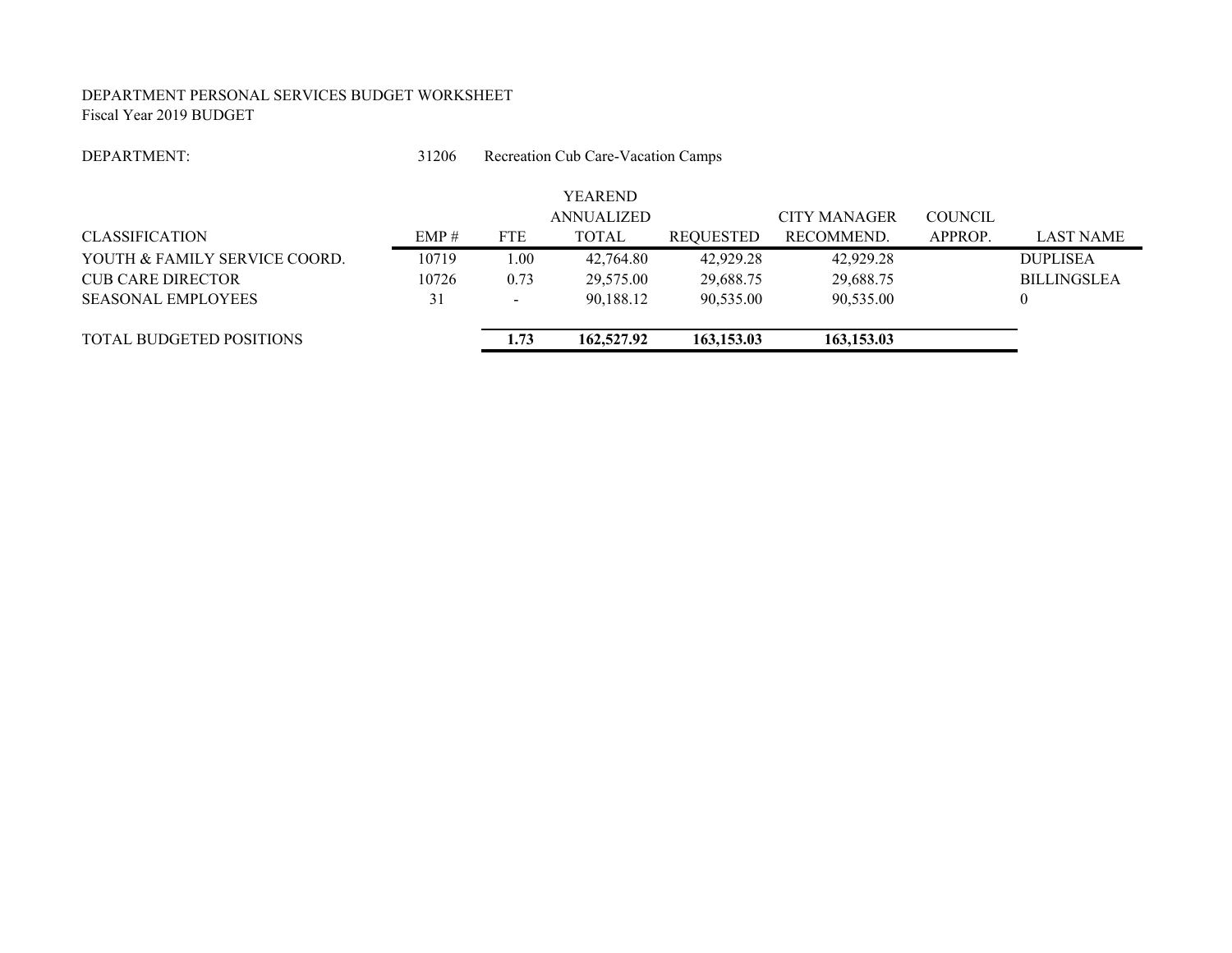

March 7, 2018 **Department:** Recreation Cub Care-Vacation Camps

Account Title: F-T Employee Wage Exp

Department Number: 31206 31206 Account Number: 60105

| FY2016 | FY 2017       | FY 2017    | FY 2018       | FY 2018       |
|--------|---------------|------------|---------------|---------------|
| Actual | <b>Budget</b> | Actual     | <b>Budget</b> | Est. Expended |
|        |               |            |               |               |
| \$0.00 | \$0.00        | \$6,499.84 | \$39,735.00   | \$41,000.00   |

| FY-2019       | Department  | City Mgr       | Council | Increase    |
|---------------|-------------|----------------|---------|-------------|
|               | Reauest     | Recommendation | Action  | (Decrease)  |
| <b>Budget</b> | \$72,618.03 | \$72,618.03    |         | \$32,883.03 |

**Support for Budget Request:** Provide justification for the budget request using as much detail as possible

| Youth & Family Program Cooordinator          |                              | 42,929.28 |
|----------------------------------------------|------------------------------|-----------|
| Assistant Youth & Family Program Coordinator | 16.25 hr x 35 hrs x 52.2 wks | 29,688.75 |
|                                              |                              | 72,618.03 |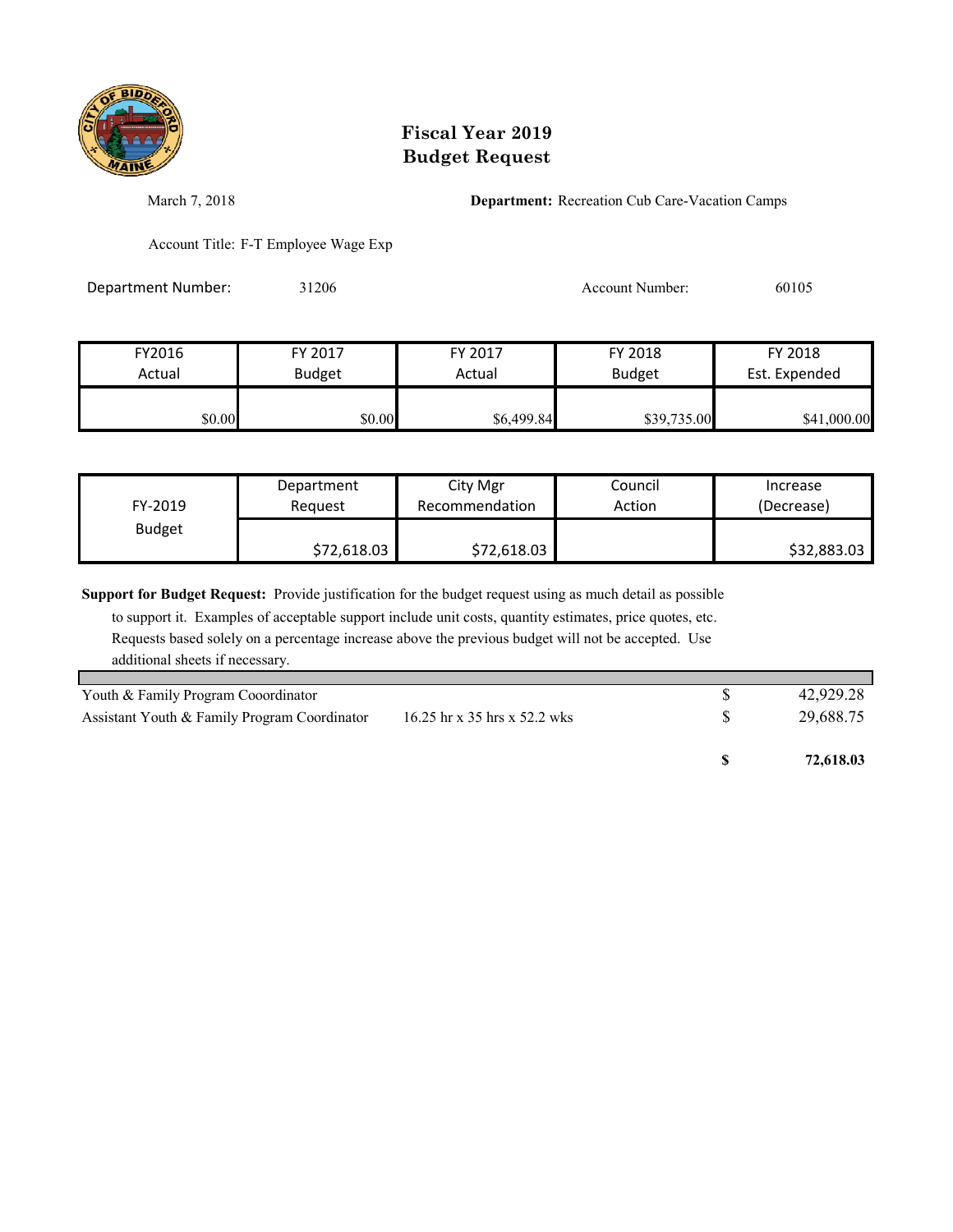

March 7, 2018 **Department:** Recreation Cub Care-Vacation Camps

Account Title: P-T Employee Wage Exp

Department Number: 31206 31206 Account Number: 60106

| FY2016 | FY 2017 | FY 2017     | FY 2018       | FY 2018       |
|--------|---------|-------------|---------------|---------------|
| Actual | Budget  | Actual      | <b>Budget</b> | Est. Expended |
| \$0.00 | \$0.00  | \$11,226.67 | \$47,328.00   | \$36,361.00   |

| FY-2019       | Department | City Mgr       | Council | Increase      |
|---------------|------------|----------------|---------|---------------|
|               | Reauest    | Recommendation | Action  | (Decrease)    |
| <b>Budget</b> | \$0.00     | \$0.00         |         | (547, 328.00) |

**Support for Budget Request:** Provide justification for the budget request using as much detail as possible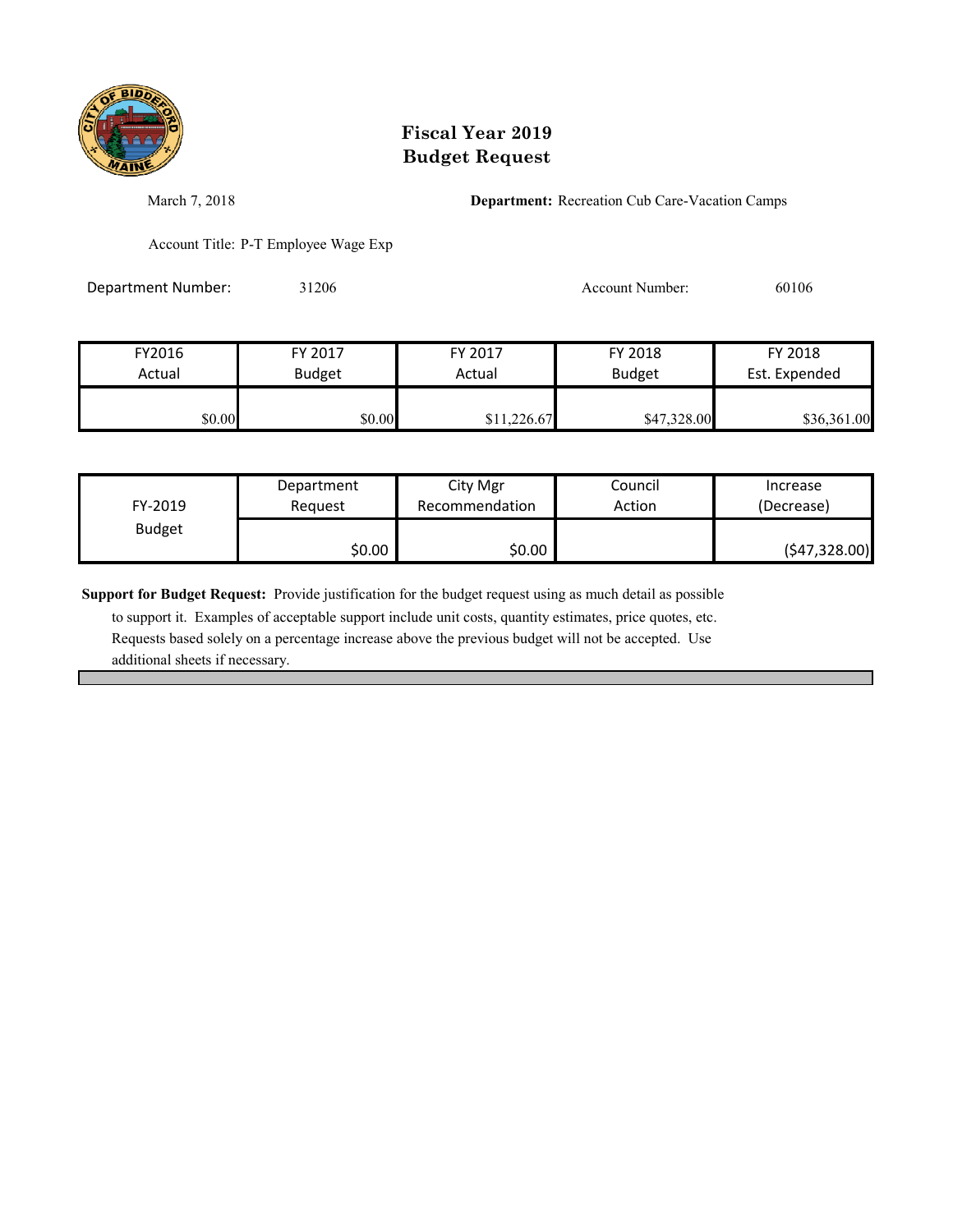

March 7, 2018 **Department:** Recreation Cub Care-Vacation Camps

Account Title: Temp/Seasonal Emp Wage Exp

| Department Number: | 31206         |            | 60107         |               |
|--------------------|---------------|------------|---------------|---------------|
|                    |               |            |               |               |
| FY2016             | FY 2017       | FY 2017    | FY 2018       | FY 2018       |
| Actual             | <b>Budget</b> | Actual     | <b>Budget</b> | Est. Expended |
| \$0.00             | \$0.00        | \$5,632.86 | \$162,233.00  | \$91,000.00   |

| FY-2019       | Department  | City Mgr       | Council | Increase      |
|---------------|-------------|----------------|---------|---------------|
|               | Reauest     | Recommendation | Action  | (Decrease)    |
| <b>Budget</b> | \$90,535.00 | \$90,535.00    |         | (571, 698.00) |

**Support for Budget Request:** Provide justification for the budget request using as much detail as possible

 to support it. Examples of acceptable support include unit costs, quantity estimates, price quotes, etc. Requests based solely on a percentage increase above the previous budget will not be accepted. Use additional sheets if necessary.

## $\Gamma$ <sub>Cub</sub>  $\Gamma$

| Cup Care                      |                                               |           |
|-------------------------------|-----------------------------------------------|-----------|
| Cub Care Asst/BC/VC/FD        | 1 Staff at 13 hr x 40 wks x 18 hrs/wk         | 9,360.00  |
| Counselors                    | 9 Staff at 12 hr 35 wks x 18 hrs/wk           | 68,040.00 |
| <b>Bus Driver</b>             | 1 driver $15.50$ hr x2hrs x 5 days wk x20wks  | 3,100.00  |
| <b>Vacation Camps</b>         |                                               |           |
| Staff                         | 2 staff at 12 hr $*$ 3 weeks $*$ 40 hrs/wk    | 2,880.00  |
| Staff                         | staff at $16.25$ hr $*$ 3 weeks $*$ 40 hrs/wk | 1,950.00  |
| Transportaition               | 1 driver 15.50 hr * 3 weeks * 30hrs/wk        | 1,395.00  |
| <b>Full Day/Early Release</b> |                                               |           |
| Staff                         | 4 staff at 12 hr $*$ 60 hrs                   | 2,880.00  |
| Transportation                | 1 driver $15.50$ hr $*$ 60 hrs                | 930.00    |
|                               |                                               |           |

**Total Wages** 90,535.00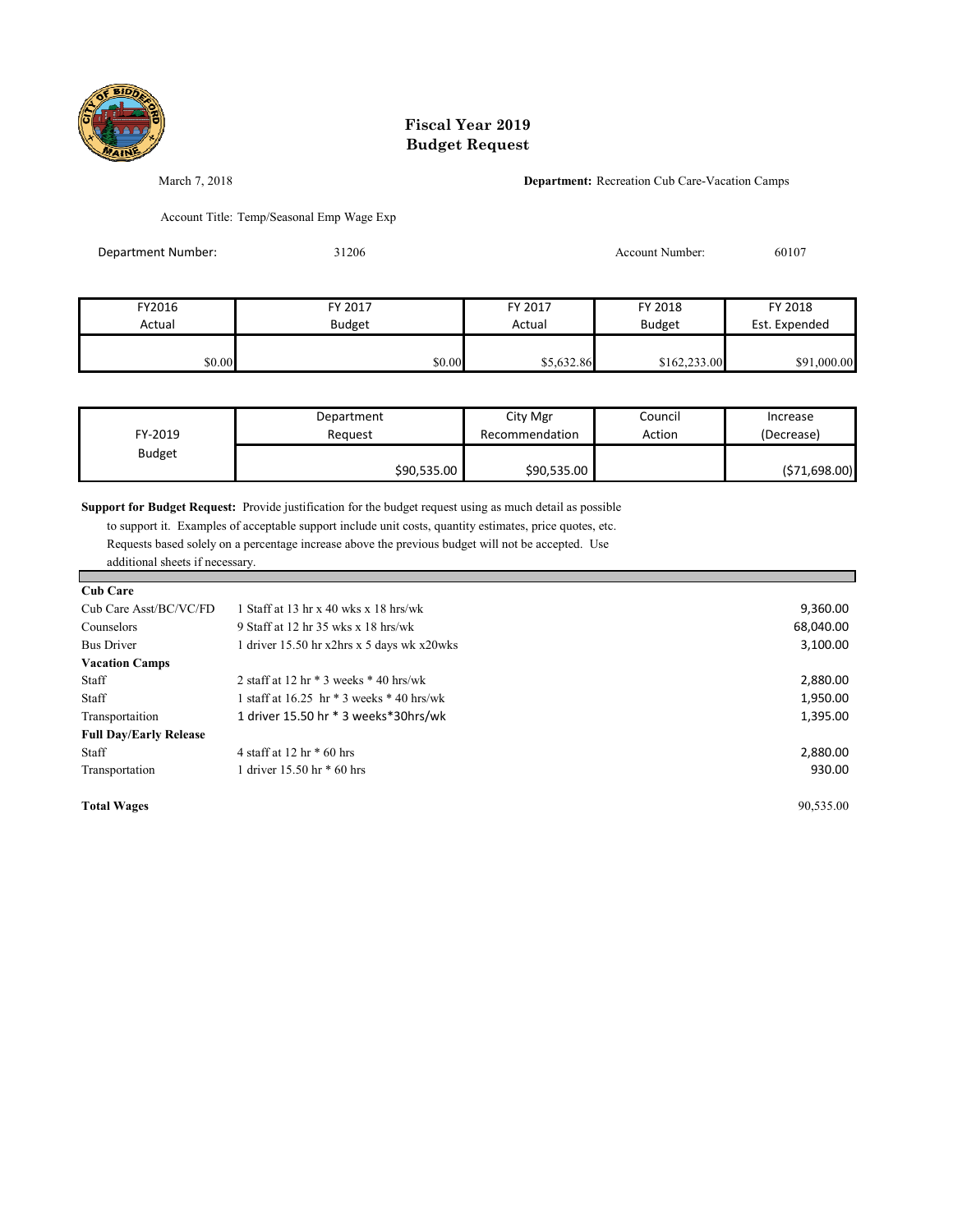

March 7, 2018 **Department:** Recreation Cub Care-Vacation Camps

Account Title: Overtime Wage Expense

Department Number: 31206 31206 Account Number: 60111

| FY2016 | FY 2017       | FY 2017  | FY 2018       | FY 2018       |
|--------|---------------|----------|---------------|---------------|
| Actual | <b>Budget</b> | Actual   | <b>Budget</b> | Est. Expended |
|        |               |          |               |               |
| \$0.00 | \$0.00        | \$873.33 | \$2,000.00    | \$4,024.00    |

| FY-2019       | Department | City Mgr       | Council | Increase   |
|---------------|------------|----------------|---------|------------|
|               | Reauest    | Recommendation | Action  | (Decrease) |
| <b>Budget</b> | \$3,000.00 | \$3,000.00     |         | \$1,000.00 |

**Support for Budget Request:** Provide justification for the budget request using as much detail as possible

 to support it. Examples of acceptable support include unit costs, quantity estimates, price quotes, etc. Requests based solely on a percentage increase above the previous budget will not be accepted. Use additional sheets if necessary.

Youth & Family Program Coordinator OT- Cub Care-Day Camps 3,000.00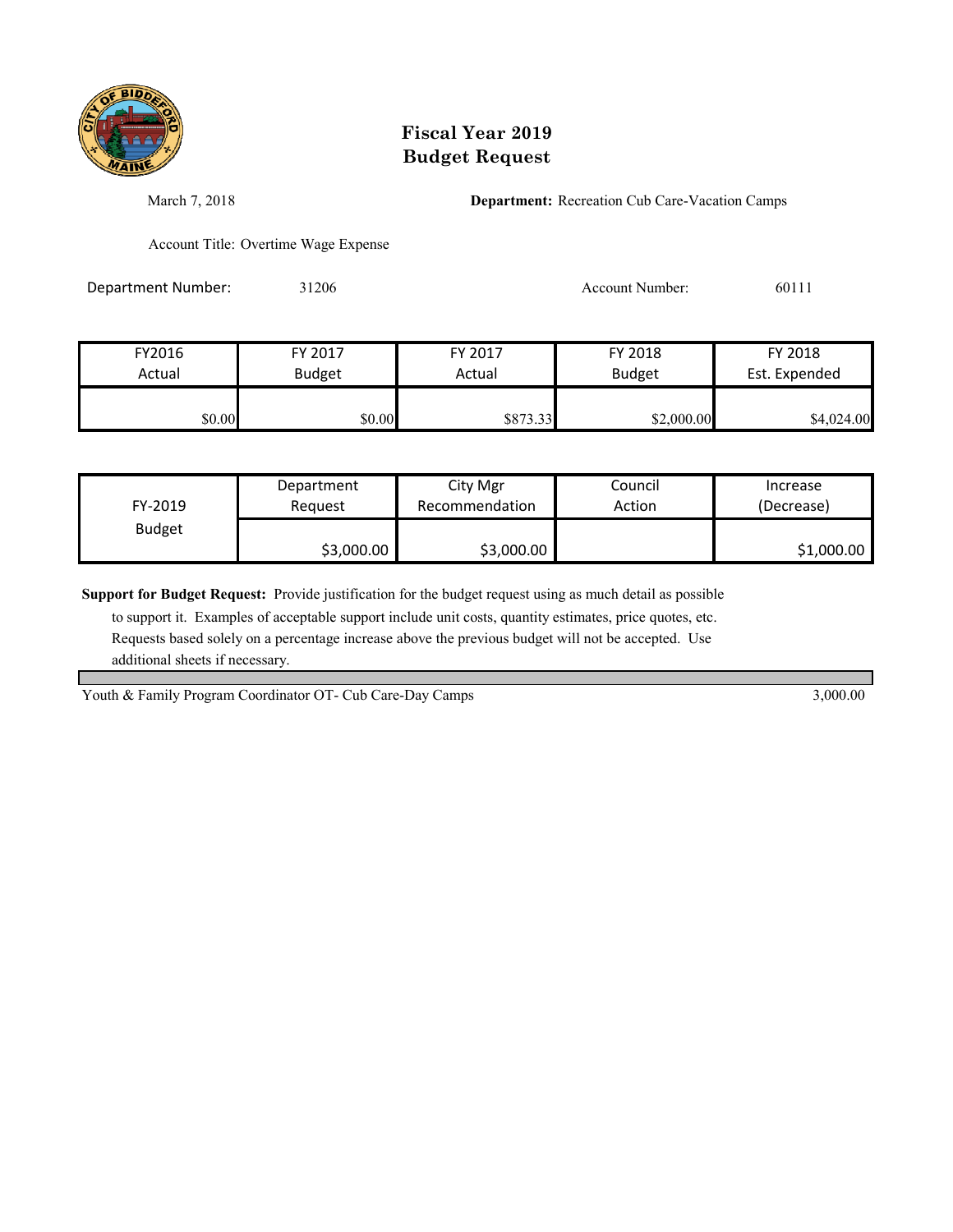

March 7, 2018 **Department:** Recreation Cub Care-Vacation Camps

Account Title: FICA/Medicare-ER Share Exp

Department Number: 31206 31206 Account Number: 60201

| FY2016 | FY 2017       | FY 2017    | FY 2018       | FY 2018       |
|--------|---------------|------------|---------------|---------------|
| Actual | <b>Budget</b> | Actual     | <b>Budget</b> | Est. Expended |
|        |               |            |               |               |
| \$0.00 | \$0.00        | \$1,783.86 | \$18,901.00   | \$12,646.00   |

| FY-2019       | Department  | City Mgr       | Council | Increase     |
|---------------|-------------|----------------|---------|--------------|
|               | Reauest     | Recommendation | Action  | (Decrease)   |
| <b>Budget</b> | \$12,646.51 | \$12,646.51    |         | (56, 254.49) |

**Support for Budget Request:** Provide justification for the budget request using as much detail as possible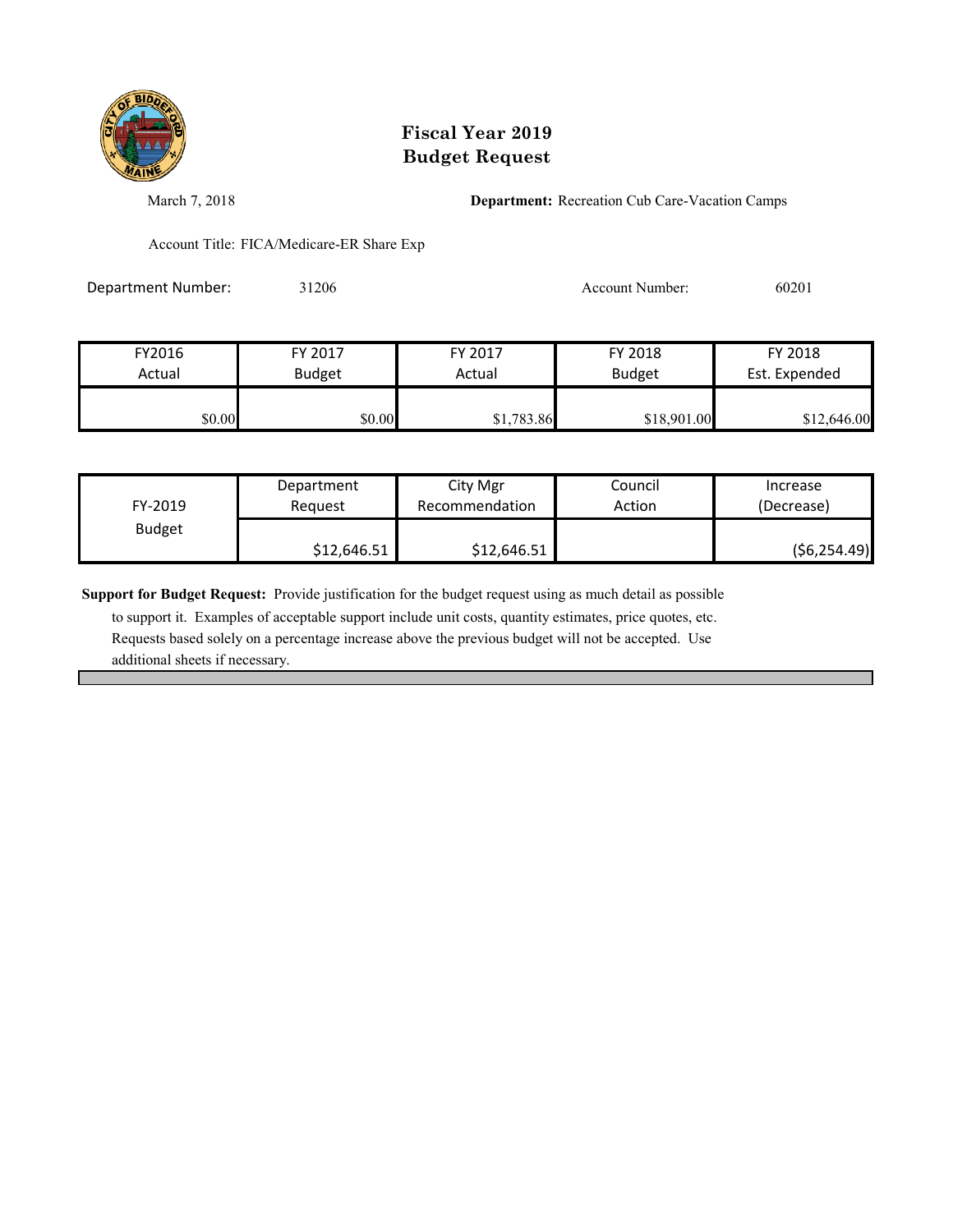

March 7, 2018 **Department:** Recreation Cub Care-Vacation Camps

Account Title: MPERS-Employer Share Exp

Department Number: 31206 31206 Account Number: 60202

| FY2016 | FY 2017       | FY 2017  | FY 2018       | FY 2018       |
|--------|---------------|----------|---------------|---------------|
| Actual | <b>Budget</b> | Actual   | <b>Budget</b> | Est. Expended |
| \$0.00 | \$0.00        | \$689.69 | \$4,007.00    | \$4,000.00    |

| FY-2019       | Department | City Mgr       | Council | Increase   |
|---------------|------------|----------------|---------|------------|
|               | Request    | Recommendation | Action  | (Decrease) |
| <b>Budget</b> | \$7,178.77 | \$7,178.77     |         | \$3,171.77 |

**Support for Budget Request:** Provide justification for the budget request using as much detail as possible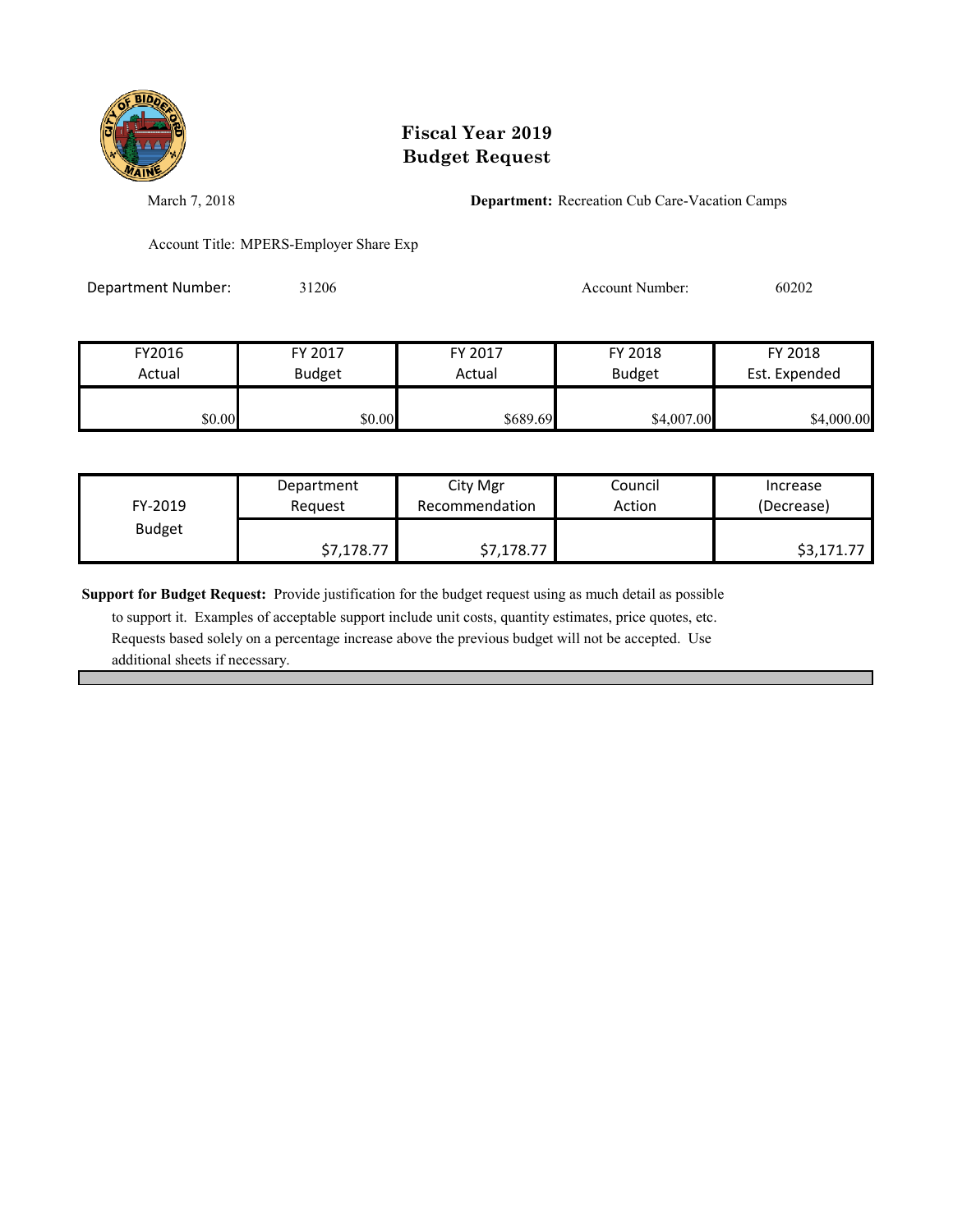

March 7, 2018 **Department:** Recreation Cub Care-Vacation Camps

Account Title: HPHC Ins Employer Share Exp

Department Number: 31206 31206 Account Number: 60210

| FY2016 | FY 2017       | FY 2017    | FY 2018       | FY 2018       |
|--------|---------------|------------|---------------|---------------|
| Actual | <b>Budget</b> | Actual     | <b>Budget</b> | Est. Expended |
| \$0.00 | \$0.00        | \$3,184.14 | \$20,803.00   | \$20,000.00   |

| FY-2019       | Department  | City Mgr       | Council | Increase   |
|---------------|-------------|----------------|---------|------------|
|               | Reauest     | Recommendation | Action  | (Decrease) |
| <b>Budget</b> | \$25,912.00 | \$25,912.00    |         | \$5,109.00 |

**Support for Budget Request:** Provide justification for the budget request using as much detail as possible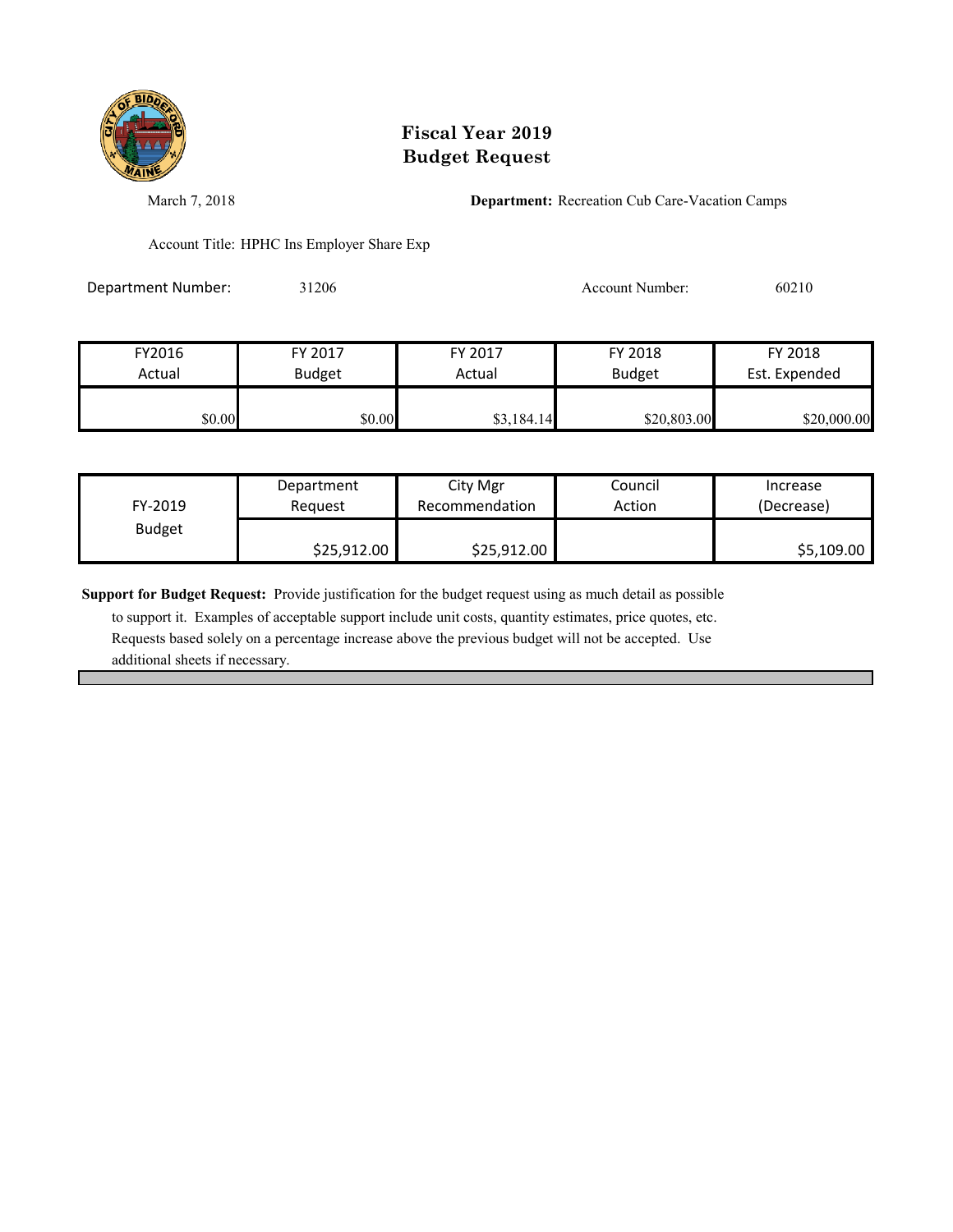

March 7, 2018 **Department:** Recreation Cub Care-Vacation Camps

Account Title: S-T Disability ER Share Exp

Department Number: 31206 31206 Account Number: 60212

| FY2016 | FY 2017       | FY 2017 | FY 2018       | FY 2018       |
|--------|---------------|---------|---------------|---------------|
| Actual | <b>Budget</b> | Actual  | <b>Budget</b> | Est. Expended |
|        |               |         |               |               |
| \$0.00 | \$0.00        | \$33.86 | \$81.00       | \$100.00      |

| FY-2019       | Department | City Mgr       | Council | Increase   |
|---------------|------------|----------------|---------|------------|
|               | Reauest    | Recommendation | Action  | (Decrease) |
| <b>Budget</b> | \$234.00   | \$234.00       |         | \$153.00   |

**Support for Budget Request:** Provide justification for the budget request using as much detail as possible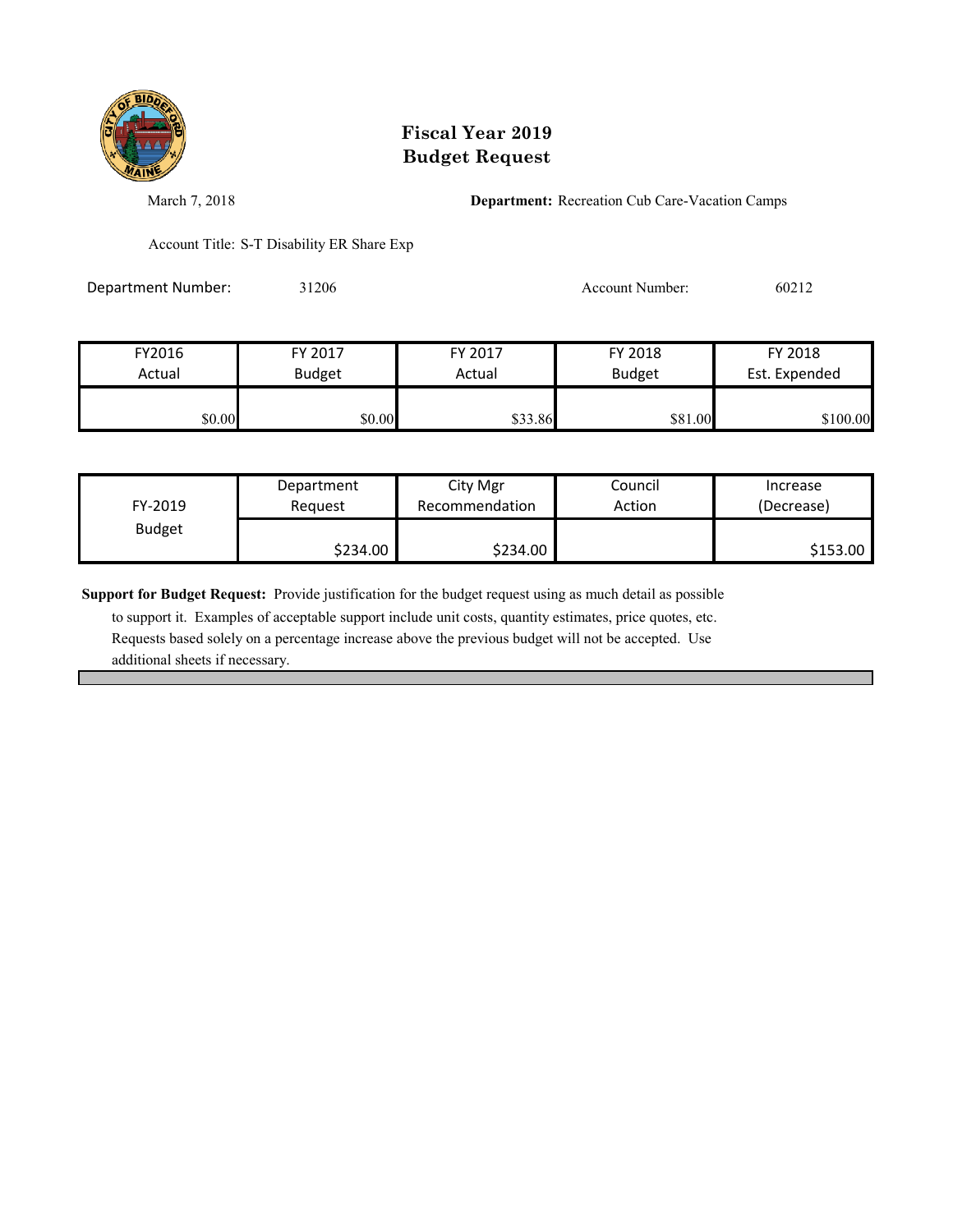

March 7, 2018 **Department:** Recreation Cub Care-Vacation Camps

Account Title: RHSA Plan ER Share

Department Number: 31206 Account Number: 60217

| FY2016 | FY 2017       | FY 2017  | FY 2018       | FY 2018       |
|--------|---------------|----------|---------------|---------------|
| Actual | <b>Budget</b> | Actual   | <b>Budget</b> | Est. Expended |
| \$0.00 | \$0.00        | \$123.00 | \$780.00      | \$780.00      |

| FY-2019       | Department | City Mgr       | Council | Increase   |
|---------------|------------|----------------|---------|------------|
|               | Reauest    | Recommendation | Action  | (Decrease) |
| <b>Budget</b> | \$1,560.00 | \$1,560.00     |         | \$780.00   |

**Support for Budget Request:** Provide justification for the budget request using as much detail as possible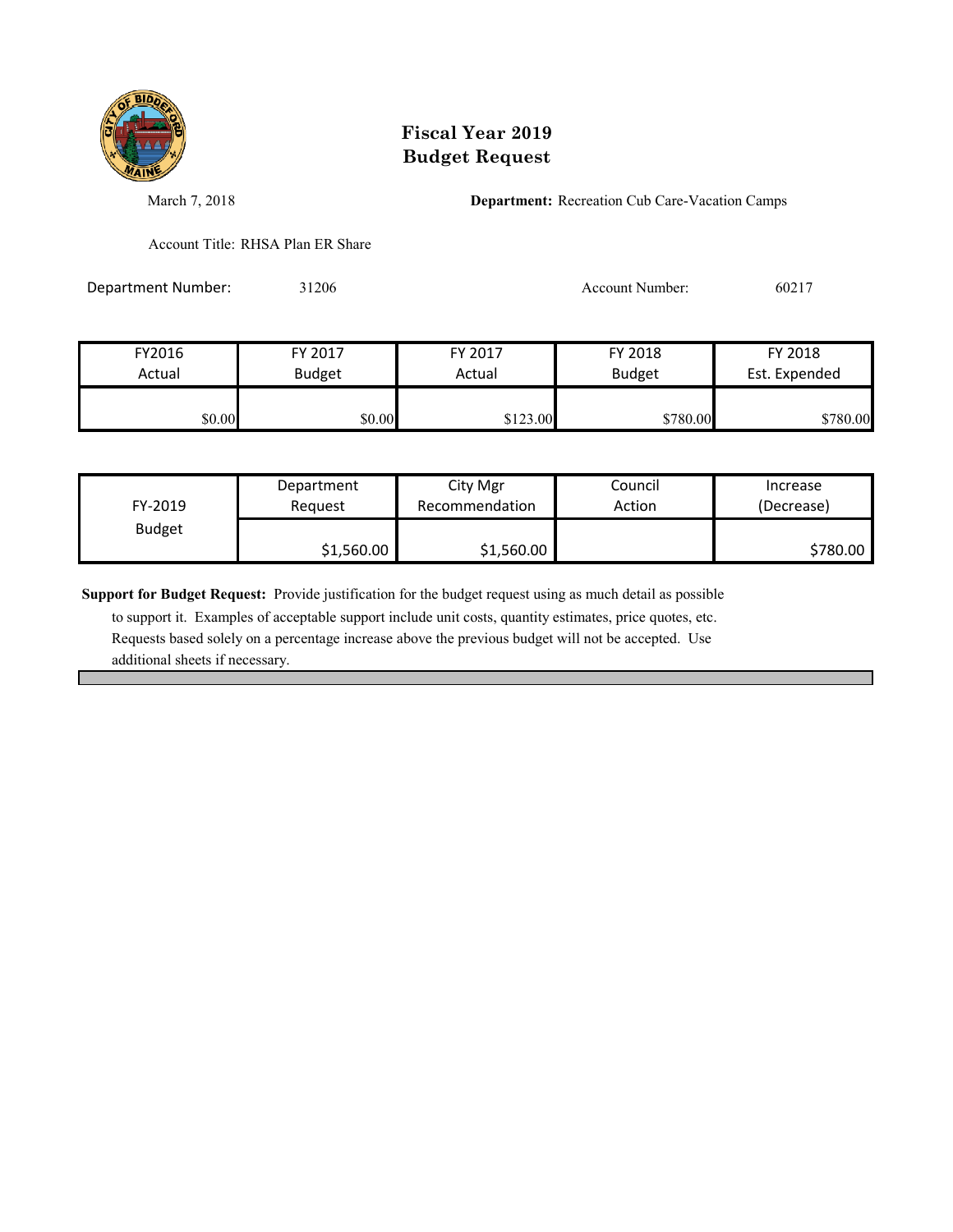

March 7, 2018 **Department:** Recreation Cub Care-Vacation Camps

Account Title: Recreation Programs Expense

| Department Number: | 31206         |            | Account Number: | 60365         |
|--------------------|---------------|------------|-----------------|---------------|
|                    |               |            |                 |               |
| FY2016             | FY 2017       | FY 2017    | FY 2018         | FY 2018       |
| Actual             | <b>Budget</b> | Actual     | <b>Budget</b>   | Est. Expended |
| \$1,295.00         | \$10,959.00   | \$9,260.87 | \$21,155.00     | \$21,155.00   |

| FY-2019       | Department  | City Mgr       | Council | Increase    |
|---------------|-------------|----------------|---------|-------------|
|               | Reauest     | Recommendation | Action  | (Decrease)  |
| <b>Budget</b> | \$32,340.00 | \$32,340.00    |         | \$11,185.00 |

**Support for Budget Request:** Provide justification for the budget request using as much detail as possible

 to support it. Examples of acceptable support include unit costs, quantity estimates, price quotes, etc. Requests based solely on a percentage increase above the previous budget will not be accepted. Use additional sheets if necessary.

| <b>Cub Care-Early Release-Vacation Camp</b> |                                                      |           |  |  |  |
|---------------------------------------------|------------------------------------------------------|-----------|--|--|--|
| Supplies                                    |                                                      | 6,500.00  |  |  |  |
| Entrance Fees V Camp                        | 35 kids * average \$23 a day * 13 trips              | 10,465.00 |  |  |  |
| Lunches                                     | 545 Kids * \$5.00                                    | 2,725.00  |  |  |  |
| Early Release                               | 65 kids $*$ avaerage 12.00 $*$ 10 trips              | 7,800.00  |  |  |  |
|                                             | Full Day Entrance Fees 37 kids *average 25 * 4 trips | 3,700.00  |  |  |  |
| <b>My Rec</b>                               |                                                      | 1,150.00  |  |  |  |
| <b>TOTAL CAMPS</b>                          |                                                      | 32,340.00 |  |  |  |

Г

٠